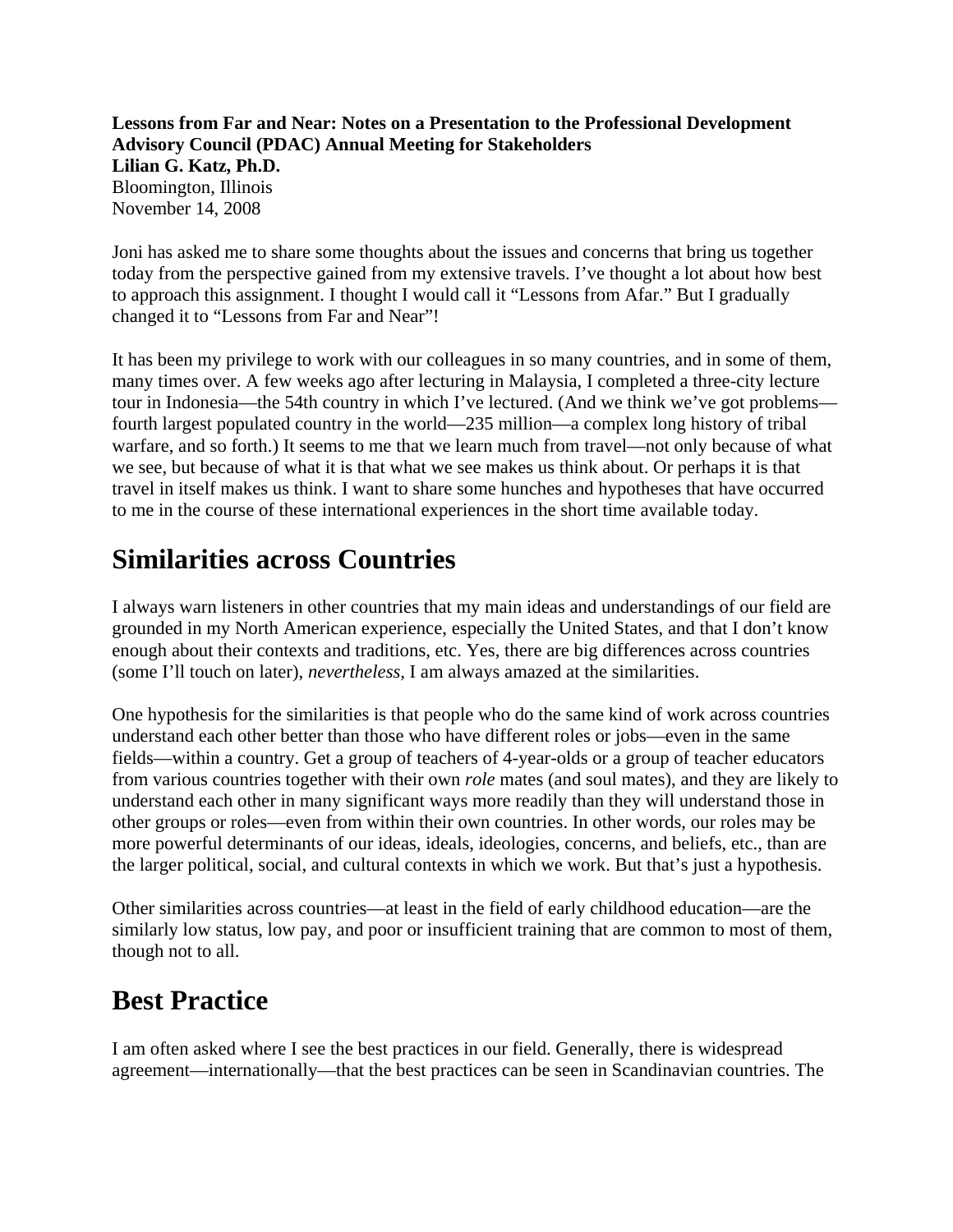elements are complex and currently in the processes of change, particularly with regard to starting school earlier (age 6 instead of 7), but their main positive traditions follow:

- Parental leave avoids infant care in institutions and also avoids having to build and maintain them.
- There is strong emphasis on home-like quality of environments in their preschools.
- There is a very strong emphasis on outdoor experiences and activities. (Similarly in New Zealand—I recently made my sixth visit to New Zealand, where outdoor activity is also emphasized. You probably know also that they have very strong concern for the indigenous culture of the Maori. I'll come back to that if there is time.)
- Mixed-age grouping is very common (and in my view should be) through elementary school years in most cases.
- They take seriously the training of personnel.

But the Scandinavian countries, and New Zealand, have very small populations. The Scandinavian total population is slightly more than the population of Illinois, and New Zealand has approximately 4.5 million people (and 50 million sheep!).

Another outstanding example of good quality, of course, is Reggio Emilia in northern Italy:

- In Reggio Emilia the support of their preprimary institutions is the top category in the city budget.
- Until now, the teaching staff had only a high school education—but that is changing now because Italy is in the European Union, and it must conform to the European requirements.
- The seriousness of inservice training is exceptional—once per week (except for the onceper-month gathering of all the city's preprimary staff). Staff members meet for about two-and-a-half hours and *talk about their work, show each other their work, focus on the nature of children's experiences, and discuss where it might go next.*
- The role of the *pedagogisti* is also important and exceptional. They provide constant support to all staff at the preprimary sites. I hope we can achieve some of the same advantages with our PDA program here in Illinois.

But that level of quality is *not* common in Italy. I have seen ordinary as well as poor programs in other Italian cities, such as parochial preschools that have a long tradition of teaching as indoctrination.

## **U.S. Influence**

There is also considerable transfer of ideas from the United States to other countries. Often when I return to the UK (where I grew up), I feel the Americanization of the old country! They have learned some good things from us:

 Concern for increasing diversity, multicultural sensitivity and ethnic sensitivity, concern with second-language learning of immigrants, etc. I think the United States was ahead on those issues.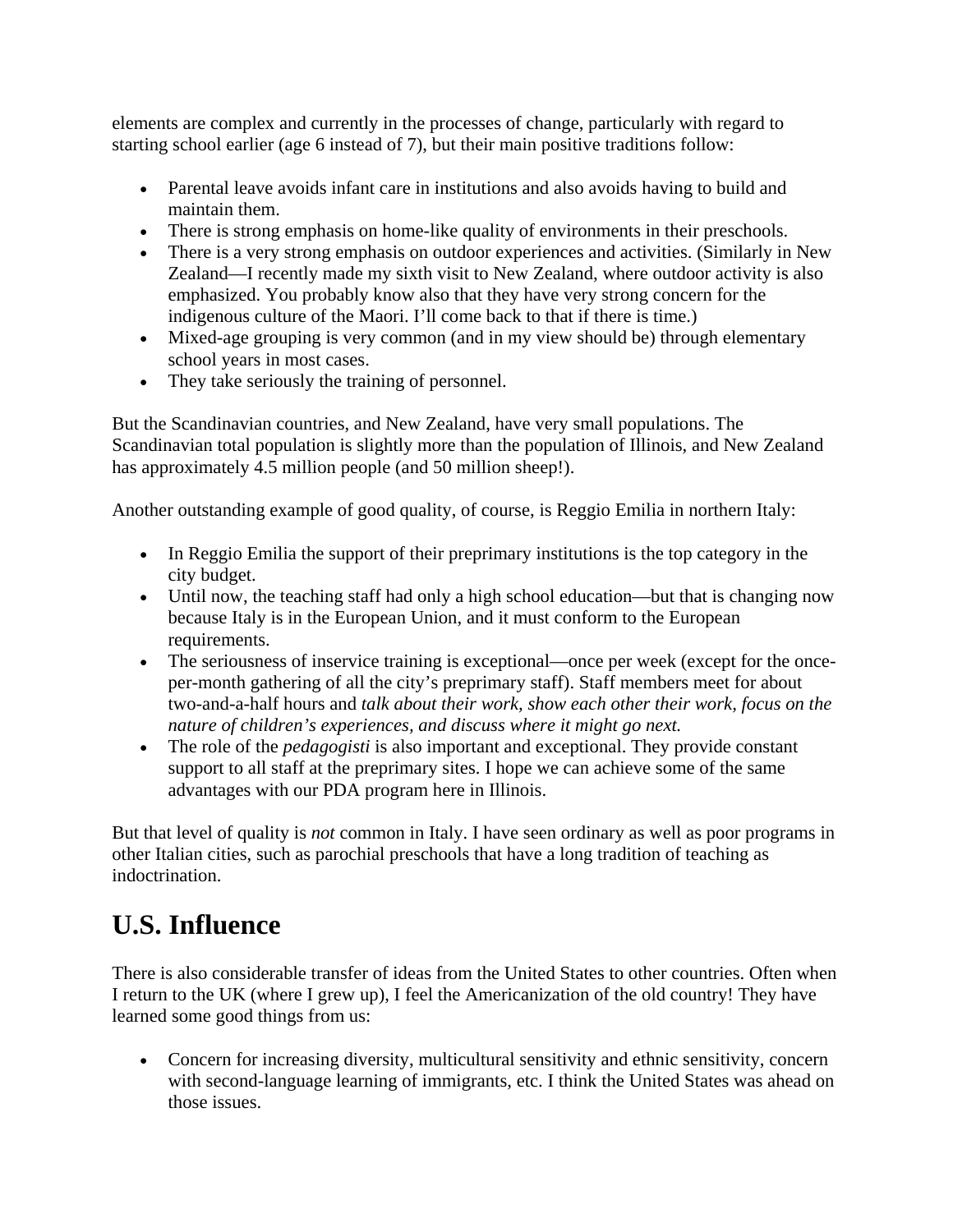- These areas are also gradually becoming a big concern in Scandinavia, The Netherlands, France, Germany, and Italy.
- In Reggio Emilia—a city that is determined to make the increasing diversity work—they have appointed what they all Cultural Mediators. These are individuals from various countries (e.g., Morocco, Tunisia, Algeria) who know enough Italian to help the staff understand their communities' needs and can help their communities understand what their hosts are trying to achieve.

Unfortunately, other countries have, at least in the UK, adopted from us some not-so-good things, namely the "push down" phenomenon—that is, doing earlier and earlier to children what probably shouldn't be done later either!

- The UK Parliament recently introduced legislation to start 4-year-olds on reading—much earlier than had been the custom—in order to get them ready for school. English is a difficult language to learn to read. It is one reason *not* to start early.
- In the UK, and here, there is also increasing pressure for what is called the *alignment of the curriculum—*supposedly to smooth the transition from preschool to school. This concept of alignment is one of the main ideas in the new edition of *Developmentally Appropriate Practice in Early Childhood Programs* (Copple & Bredekamp, 2008).
- But they do not worry about alignment in Reggio. The last thing they would want to do is to start the traditional formal didactic approach to teaching earlier!

# **A Different Paradigm**

I want to suggest a different paradigm as a way of thinking about the kinds of experiences we should provide to young children. I would suggest that instead of doing earlier what we probably shouldn't do later, we should focus on building a good foundation upon which the rest of a child's education can be built.

I find a useful analogy for approaching the many challenges of education in the early years is to think of it as setting a good foundation for the future in much the same way that architects and structural engineers approach the work of building a structure. At the outset, *three* basic principles must be applied to the design of the building's foundation. (There is a fourth one that I will add as well.)

The first principle is to *base the design on comprehensive information concerning the nature of the soil the structure will be resting upon*. The structure would have to be designed differently depending on whether the soil is rocky or muddy or sandy, etc. In a similar way, a teacher gathers as much information as possible about the kinds of experiences that each child in the group has or has not already had, and what each child has or has not already learned. A teacher uses this information in the processes of deciding which experiences to provide them. In order to do this effectively, the teacher gives time and effort not only to *knowing about* each child, but also to *knowing* each child.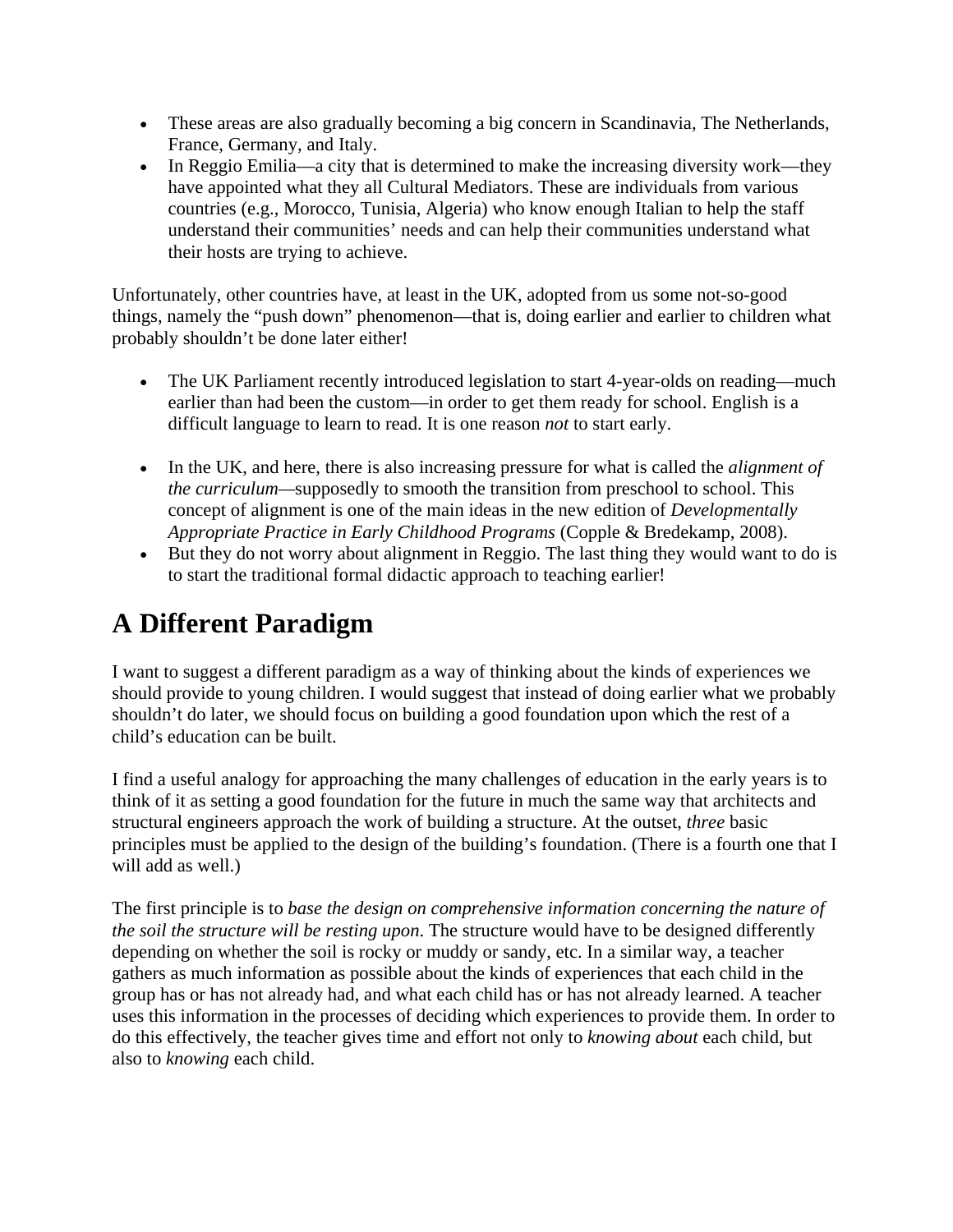The second principle of foundation design is to focus on the *characteristics of the structure* that is to be placed on top of the foundation. Thus information about the building's attributes such its height, weight, area, horizontal expanse, and so forth, are carefully studied and taken into account during the design processes. Similarly, curriculum developers and teachers plan experiences for young children in terms of their broad aims and goals as well as their more immediate specific objectives.

A good foundation in the early years takes into account all domains of development: social, emotional (both of which must be off to a good start by about the age of 6), cognitive (I prefer the term intellectual, but I'll come back to that shortly), physical, aesthetic, cultural, and other fundamental aspects of growth, development, and learning. It is not simply limited to learning a few letters of the alphabet and to the mastery of a few discrete skills practiced on worksheets or practicing the calendar—which is a terrible waste of time! (It is important to distinguish between *knowing* and *understanding*!) Rather, the experiences we plan for the children are based on the part that these experiences can be expected to play as a foundation for future learning, which should be based on the best available knowledge of the relationships between early experience and mature functioning.

Here I want to emphasize the distinction between academic goals and intellectual (*versus cognitive*) goals:

*Academic goals* are those concerned with acquiring small discrete bits of disembedded information, usually related to preliteracy skills, and practiced in drills, worksheets, and other kinds of exercises designed to prepare them for later literacy and numeracy learning. The items learned and practiced can be right or wrong; they have correct and incorrect answers. They rely heavily on memorization, the application of formulae versus understanding, and consist largely of giving the teacher the correct answers that the children usually know she/he is waiting for. Although one of the traditional meanings of the term *academic* is "of little practical value," these bits of information are essential components of reading and other academic competencies. The issue here is not *whether* academic skills matter; rather it is *when* they matter.

On the other hand, *intellectual goals,* and their related activities, address the life of the mind in its fullest sense, including aesthetic and moral sensibilities. The formal definition of the concept of *intellectual* emphasizes reasoning, hypothesizing, predicting, the development and analysis of ideas, and the quest for understanding.

An appropriate curriculum for young children should focus on supporting their in-born intellectual dispositions, for example, the disposition to make the best sense they can of their own experience and environment. An appropriate curriculum in the early years is one that encourages and motivates children to seek mastery of basic academic skills, for example, beginning writing skills, *in the service of their intellectual pursuits.* The children should be able to sense that writing and reading have uses and can serve a purpose—purposefulness sensed by the learner is an important consideration.

There are two points to emphasize in connection with the importance of intellectual goals. The first is that it is easy to mistakenly assume that because some young children have not been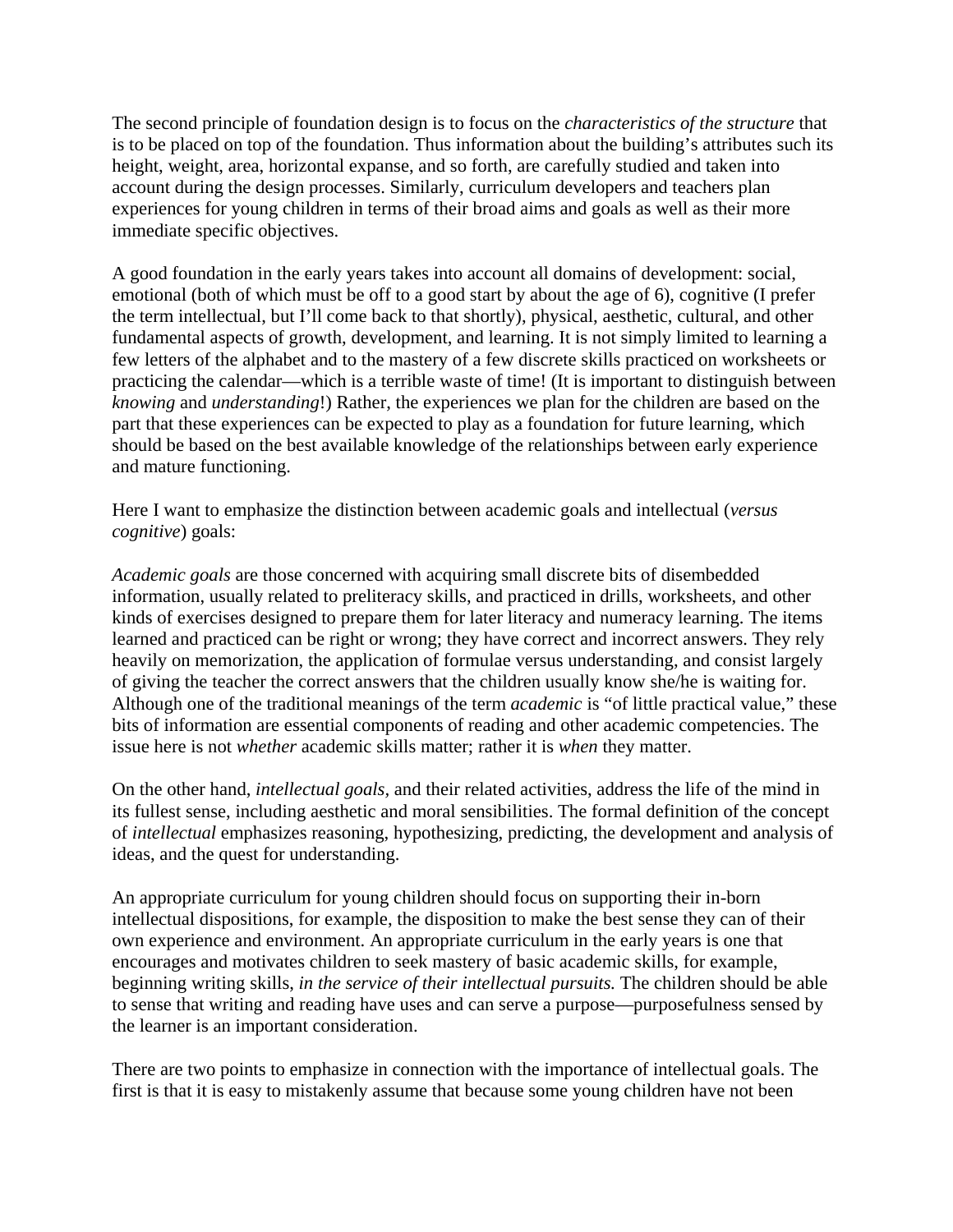exposed to the knowledge and skills associated with "school readiness" (e.g., writing their name, being read to) they lack the basic intellectual dispositions to make sense of experience, to analyze, to hypothesize, to predict, etc., that their peers of more affluent backgrounds may have. Children of very-low-income families may not have been read to or held a pencil at home, but they too have lively minds. Indeed, the intellectual challenges many children face in coping with precarious environments are likely to be substantial and often complex.

Second, while intellectual dispositions may be weakened or even damaged by excessive and premature formal instruction, they are also not likely to be strengthened by many of the trivial if not banal activities frequently offered in child care, preschool, and kindergarten programs. When young children engage in what I call projects, their minds are fully engaged. During projects, children conduct investigations of significant phenomena and events around them. They develop the research questions through which they themselves find out how things work, what things are made of, what people around them do that contributes to their well-being, and so on and so forth. (See reports of projects in each issue of *Early Childhood Research & Practice* http://ecrp.illinois.edu.) Furthermore, the usefulness and importance of being able to read, write, measure, and count becomes self-evident in the course of good project work (Katz & Chard, 2000; Helm & Katz, 2001). An essential feature of good project work is that it provides children with contexts in which they are motivated to ask for help in the use of basic skills (e.g., writing captions for drawings or bar graphs) as they work with purpose on representing the findings of their investigations.

The *third basic principle of designing foundations is to anticipate all of the possible stresses* to which the structure is likely to be subjected in the future. These might include hurricane-force winds, tornadoes, heavy loads of snow, floods, earthquakes, and the like. In a similar way, curriculum developers and teachers strive to lay foundations that can support long-term goals, such as the fundamental goal of all education—to develop and support a robust *disposition to go on learning* for a lifetime, rather than just to focus on short-term gains on annual tests that may be obtained at the expense of the disposition to go on learning.

Finally, a fourth principle is also what engineers builders know, namely that *if you do it wrong, it is very difficult and expensive to repair.* In other words, educators should also keep in mind what builders know only too well: If the foundations of a building are not properly laid at the outset, it can be difficult and expensive to repair later on; indeed, some kinds of early errors may even be the cause of significant injuries in the future. Designers of buildings have extensive data from their experience and careful laboratory research on the effects of foundations on stress resistance. However, one of the most intractable issues in the field of early education and child development is that the relationships between early experience and long-term stress management are difficult to pin down.

I have already suggested some of the kinds of experiences children should have in the early years, but, building a good foundation requires well-trained, well-qualified, and strongly supported staff. And as we all know, that requires at least decent pay and benefits and continuous inservice support. That is why our work here and what has been accomplished so far by the Gateways to Opportunity project are so important.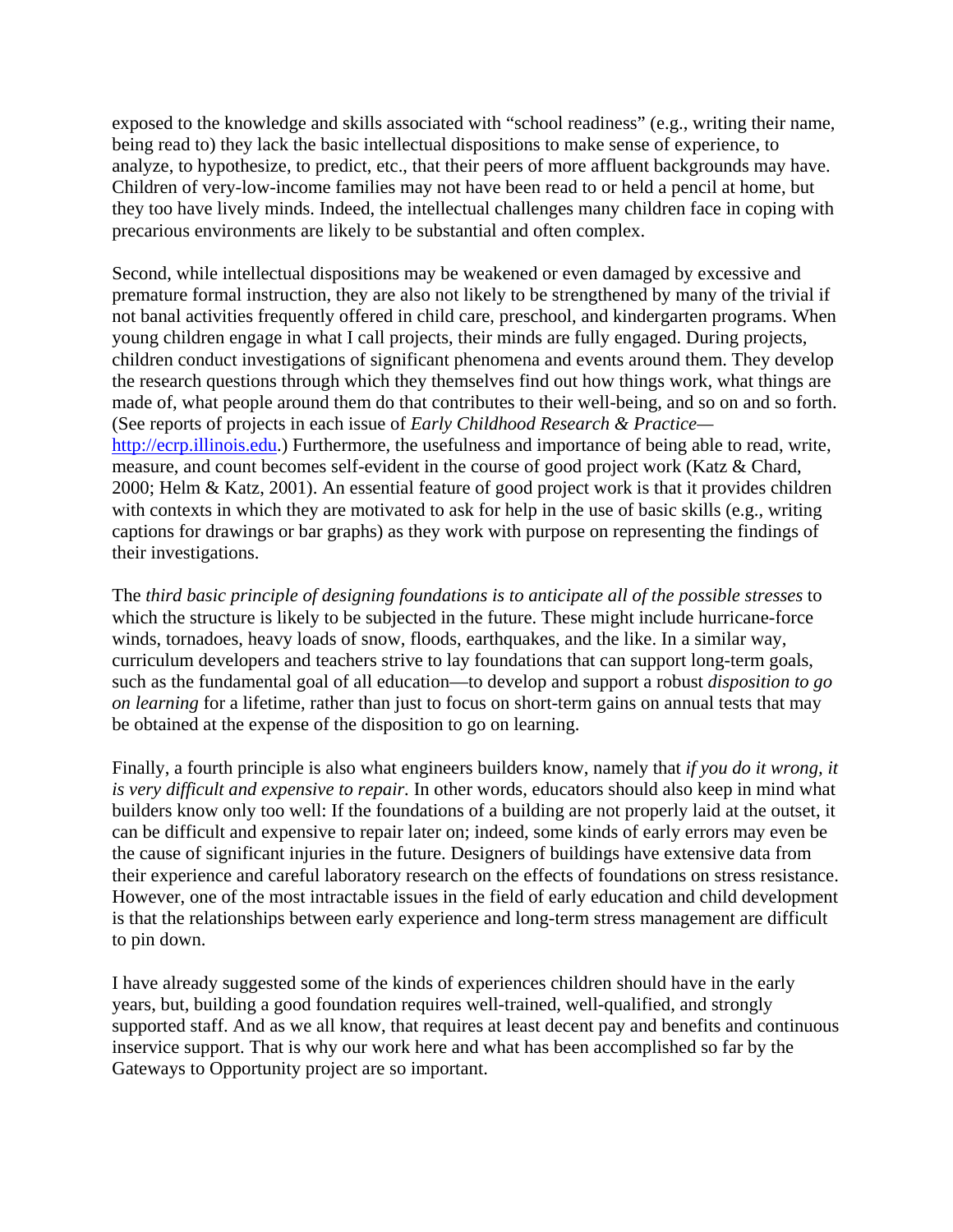### **The Terms We Use!**

It goes without saying that the terms we use in our daily discourse constantly change. Fifty years ago my eldest son started what we all referred to then as "nursery school." Today this term is rarely used—at least in the United States. I am not sure of the significance of the change from nursery school to preschool and PreK, as we say here in Illinois. Perhaps it reflects the contemporary view that the main mission of early education is preparation for school, that is, "school readiness," as I have already suggested.

But that particular shift in terms is not as disconcerting to me as the current tendency to refer to child care as an "industry." It seems to me that the term "industry" implies some kind of factory in which raw materials are placed on an assembly line, treated with a series of processes, and "out come" identical shoes or bottles or whatever. Indeed, the frequent use of the term "outcomes" when referring to the effects that we want to have on the children and the families we serve is also consistent with an industrial analogy.

It seems more appropriate to talk about our programs as "services" and to describe our goals in terms of the "effects" that we hope to have upon those we serve. The latter would imply that we early childhood educators are public servants, in the best sense of that term!

A related concern is the increasing use of the term "workforce" when referring to those who staff our preschool and child care programs. Kagan, Kauerz, and Tarrant (2008) have just published an excellent and thoughtful examination of the many complex issues confronting the field of early care and education. But the book's title is *The Early Care and Education Teaching Workforce at the Fulcrum: An Agenda for Reform*. Indeed, a Web site named "Early Childhood Workforce" (http://www.earlychildhoodworkforce.com) offers rich and useful information for all concerned with our field. NAEYC also offers a Web site that provides "Critical Facts about the Early Childhood Workforce" (http://www.naeyc.org/ece/critical/facts3.asp)

Nevertheless, there is something about the use of the term "force" here that I find somewhat offputting as well as inappropriate (perhaps a long-lasting effect of growing up in wartime England and the constant chatter in those terrible times about the enemy "forces"!). But how can we talk about those whose work involves the care and education of young children as associated with "force"?

I am not sure what to recommend as a solution to this problem. It is somewhat awkward to refer to family day care providers and infant care staff as "teachers" in the customary sense of that term. But, again, "workforce" seems more fitting for an industrial rather than a nurturing role.

Another term that seems to have crept into our daily chatter is that of "delivery." Frequent references are made to "delivering" education, or curricula, or instruction to the wide range of educational settings. In a framework for early childhood professional development, NAEYC includes in its list of important elements "active involvement of all players—providers, practitioners, parents, and community leaders from both public and private sectors—in all aspects of programplanning and delivery" (http://www.naeyc.org/about/positions/psconf98.asp). But my point here is that one can "deliver" the mail or the milk—at least in the old days! But